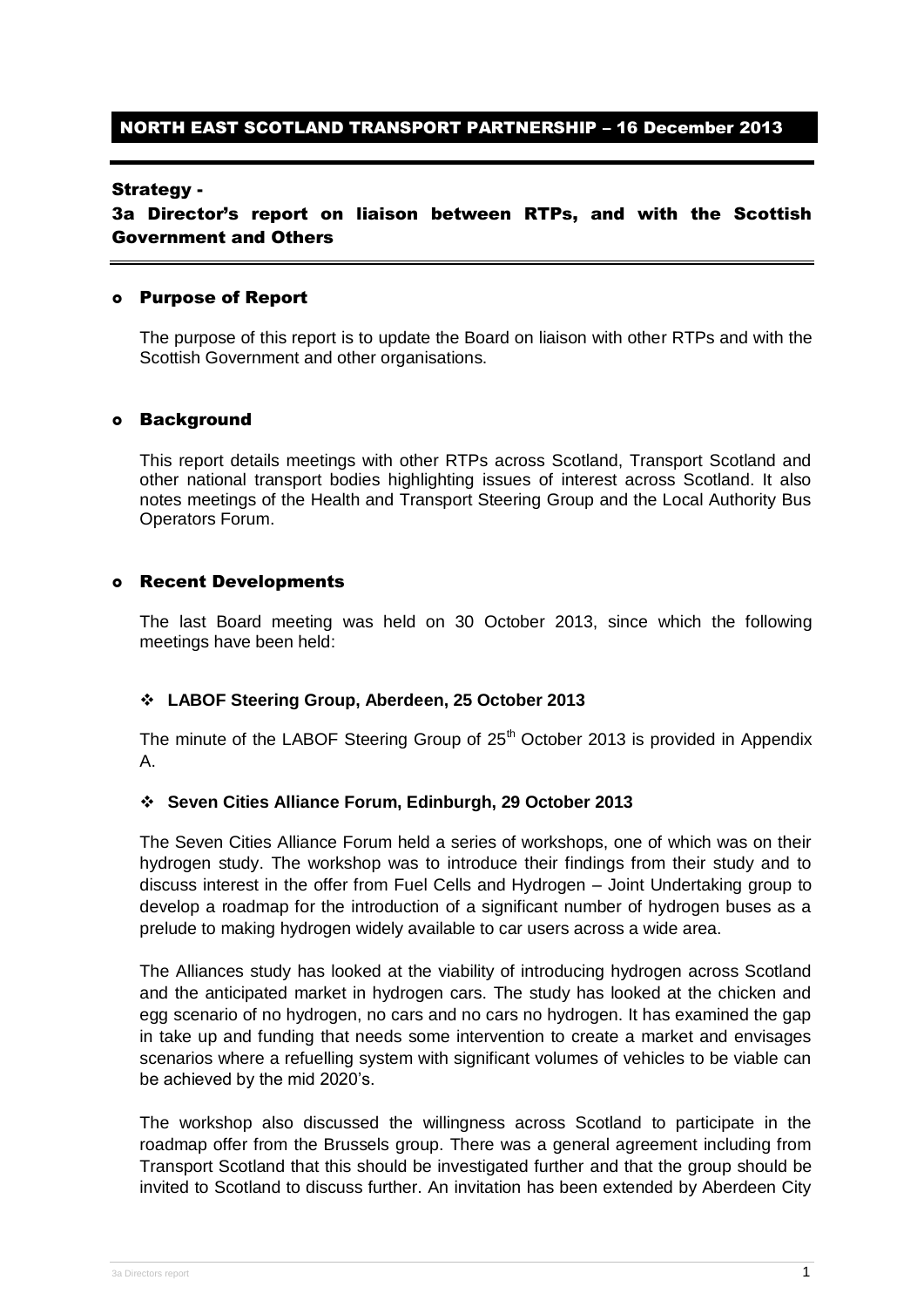Council to the group to present their thoughts and proposals on 16 December 2013 with an initial high level set of questions to be considered. These include:

- 1) What would they expect of any prospective partners? i.e. what would they want say Local Authorities/ RTP's to do in relation to the development of the roadmap
- 2) What involvement would they be looking for in relation to partners? i.e. partners in hydrogen generation and distribution/ bus manufacture/ land ownership etc.
- 3) As an indication should a roadmap be developed what level of contribution would be likely expected at the next implementation stage?

### **Transport Scotland re Haudagain, Video conference, 1 November 2013**

Nestrans and Aberdeen City Council held a progress meeting with Transport Scotland and their consultants, Jacobs, by video conference for the Haudagain project. These meetings are held quarterly and are a high level overview of the progress of development of the Haudagain proposal. These are intended to review progress and to ensure that the differing elements of the project, road and regeneration, are taken forward jointly and cohesively.

Under this group there are a number of working groups attended by the appropriate professional staff to ensure the project develops satisfactorily. This includes a communication group whose remit includes keeping the local community informed.

### **RTP Lead Officers, Perth, 13 November 2013**

The RTP Lead Officers discussed:

- RTS monitoring
- RTP/ CoSLA/ Scottish Government liaison
- EU Low Carbon Fund
- Transport Futures
- Bus Issues
	- o Bus Stakeholder Group update including new working groups
	- o Bus Investment Fund
	- o Scottish Government Community Transport Fund
	- o The Hydrogen Buses project
- Rail Issues
	- o High Speed rail
	- o East Coast Mainline Association
	- o Rail Franchises
	- o Community Rail partnerships
		- Possibility of:
			- Stranraer
			- Gleneagles
- **•** Aviation
- Integrated and Smart Ticketing
- CoSLA liaison
- Noise action plans
- SPP consultation
- Community Empowerment (Scotland)

### **RTP Chairs meeting, Perth, 04 December 2013**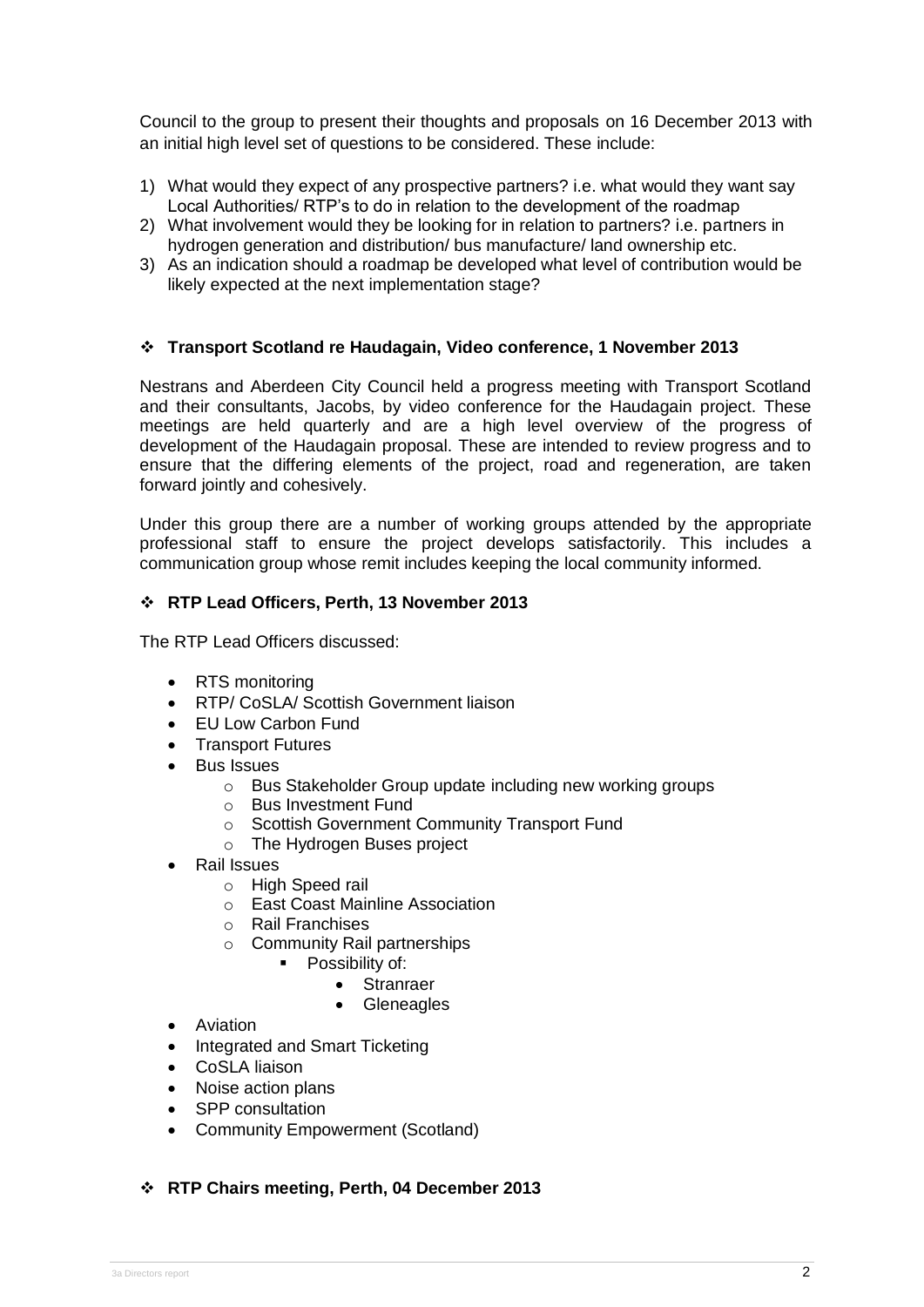The meeting was attended by Derick Murray. The meeting discussed:

- Presentation by Tactran on Gleneagles Station upgrade and the Perth Consolidation Centre
- Health & Transport meeting with Scottish Ambulance Service
	- (i) There was a general discussion with SAS regarding the Short Life Working Group report and recommendations and the impact of the forthcoming new Health and Social Care Boards. It was agreed there was merit in developing a joint approach to meeting the SLWG report's recommendations and remitted to Eric Guthrie of Tactran and Heather Kenny of SAS to draft an initial proposal for comment.
	- (ii) There was also discussion around the current pilots across the country including the ThiNC centre in Elgin. This discussion included the possibility of Scottish Government funding for such pilots. Transport Scotland undertook to speak to Health colleagues to investigate this further.
- Bus Issues
	- (i) Bus Stakeholders Group
		- a. The Chairs agreed to remit to Officers to agree a joint RTP response to Bus Registration proposals
	- (iii) Bus Investment Fund
	- (iv) Community Transport Fund
	- (v) SCA Hydrogen Buses initiative
- Rail Issues
	- (i) High Speed Rail Update
	- (ii) Rail Franchises Update
	- (iii) ECMA
	- (iv) Community Rail Partnerships
- Aviation Issues
	- (i) Davies Commission Update
- **Consultations**

(i) SPP consultation – developing an all RTP response was remitted to officers. (ii) Community Empowerment (Scotland) Bill – developing an all RTP response was remitted to officers.

- CoSLA Liaison (i) DES items from 28 November
	- (ii) Commission on Strengthening Local Democracy
- MACS Liaison

(i) MACS attended the meeting to discuss a review of the RTP responses to a recent questionnaire they had circulated regarding the equality impact assessments that the RTP's were carrying out. The principal advice provided by MACS was that the RTP's should be more outcome focused and report on the outcomes that were being achieved across the equalities issues.

- RTP Secretariat 2014 2016 It was agreed that Hitrans will assume the role of the RTP secretariat from April 2014.
- RTP Chairs/CPT Liaison Meeting. The RTP Chairs held a meeting with CPT members. There was a presentation on Traveline Scotland followed by a general discussion on bus issues.

### Future Programme of Meetings

- **HTAP Steering Group, Aberdeen, 06 December 2013**
- **Nestrans Appointments Committee, Aberdeen, 15 NDecember 2013**
- **Haudagain Progress Meeting, Video Conference, 07 February 2014**
- **RTP Lead Officers, Perth, 12 February 2014**
- **LABOF Steering Group, Aberdeen, 13 February 2014**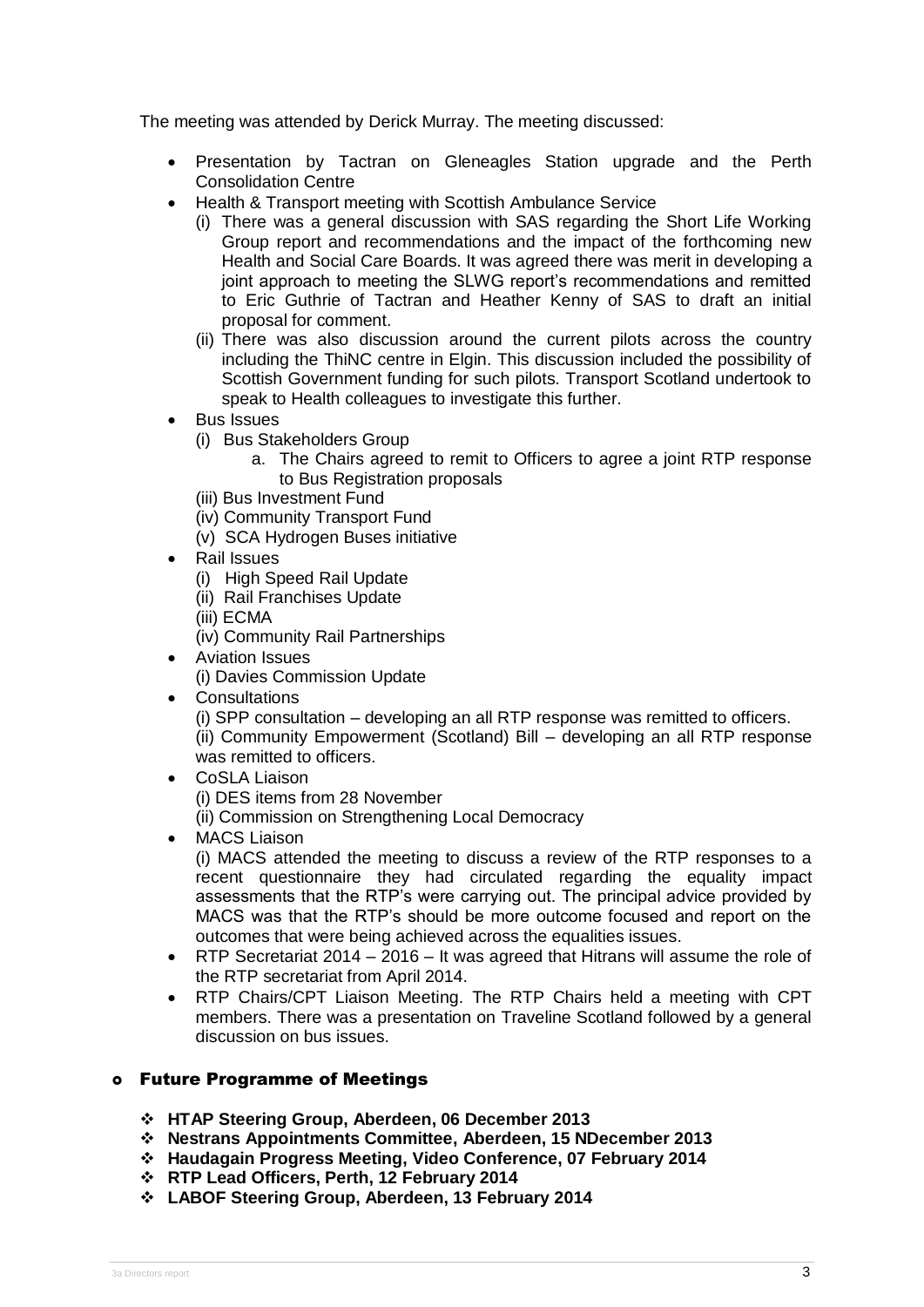- **Scottish Parliamentary x-Party Group on Aviation, Edinburgh, 26 February 2014**
- **HTAP Steering Group, Aberdeen, 28 February 2014**
- **RTP Chairs, Glasgow, 05 March 2014**

### Recommendation

The Board is recommended to note progress on liaison arrangements with other RTPs, the Scottish Government and others and arrangements for future meetings.

RGM/RD 05 December 2013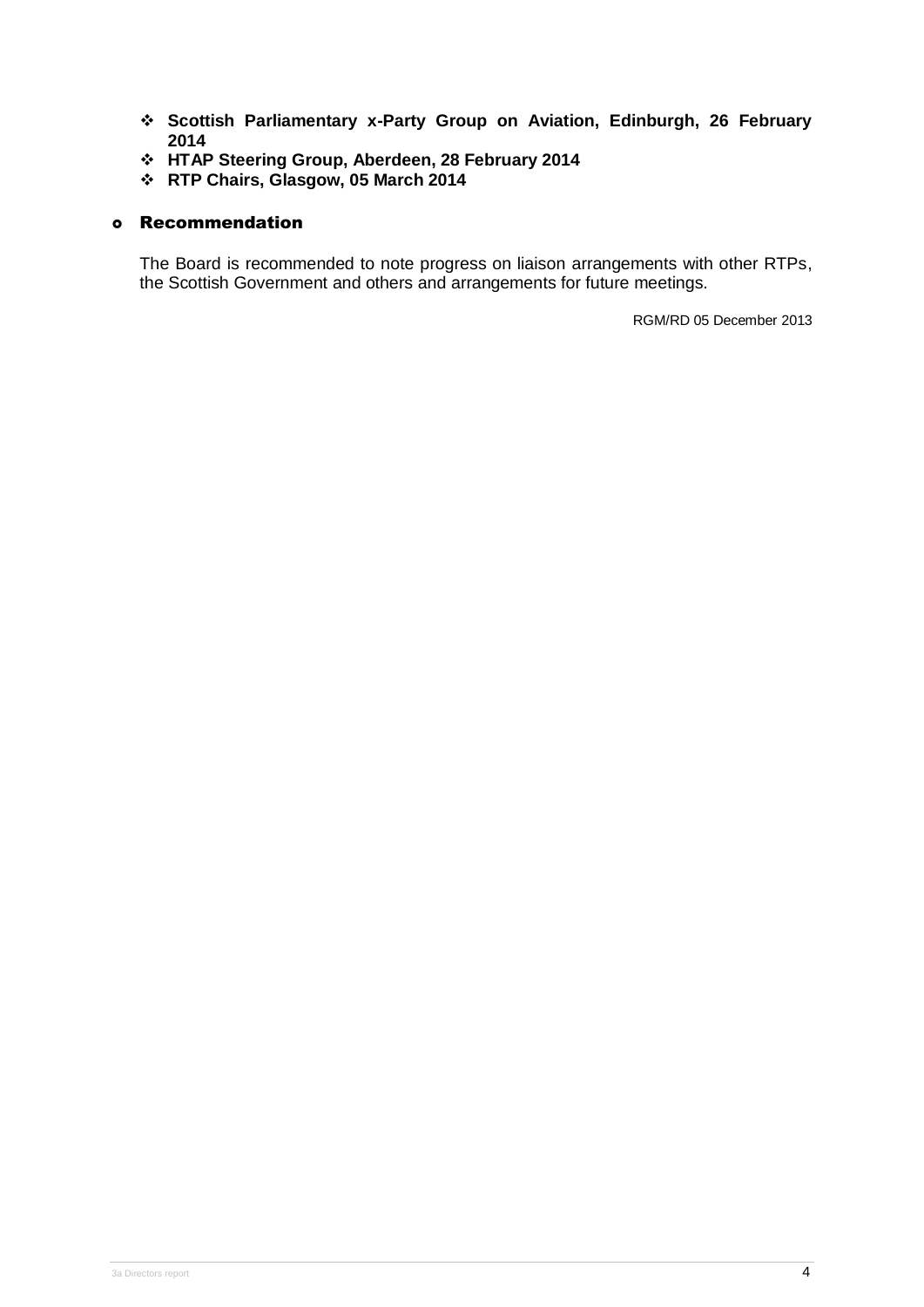**Appendix A**

# **LABOF STEERING GROUP**

# **Minutes of Meeting Wednesday 25th October 2013**

## **Nestrans Board Room, 29 King Street, Aberdeen**

**In Attendance:** Derick Murray, Nestrans (DM), Kirsty Chalmers, Nestrans (KC), Rab Dickson, Nestrans (RD), Steve Walker, Stagecoach Bluebird (SW), Stephie Barber, Stagecoach (SB), Maggie Bochel, Aberdeen City Council (MB), Chris Cormack, Aberdeen City Council (CC), Richard McKenzie, Aberdeenshire Council (RMcK); Duncan Cameron, First (DC).

**Apologies:** Ewan Wallace, Aberdeenshire Council.

## **1. Minutes of Meeting of LABOF Steering Group, 13th March 2013**

The minute was agreed.

### **2. Matters Arising**

**Auchmill Road bus lane –** action rolled forward from previous meeting. *Action: ACC to provide cost estimates, further detail on potential for a bus lane and extract detail from the traffic model indicating the impacts, both at implementation and after construction of committed schemes.* 

**East North Street junctions –** the current configuration of the signals means it is not safe to permit buses into the dedicated left turn lane to go straight ahead as there are two opposing right turns occurring during the same green time. This is however one of the pinch points on the agenda to be discussed at a meeting on 31<sup>st</sup> October.

## **3. Statutory Quality Partnerships and strategy going forward**

SW highlighted that from an operator point of view an sQP would give more teeth to what we are all trying to do and the backing to take difficult decisions regarding things like road space allocation. Signing up to a sQP would commit each party to making sure they deliver on commitments. It would be more bureaucratic but on the flip side would be more transparent, more detailed and more set in stone. Without a sQP to which everyone is accountable it was felt we will make no progress.

DM highlighted concern about taking something to the politicians without a clear plan and that there are big commitments for spending already. There is political commitment to locking in the benefits however and a sQP could be tied in with this.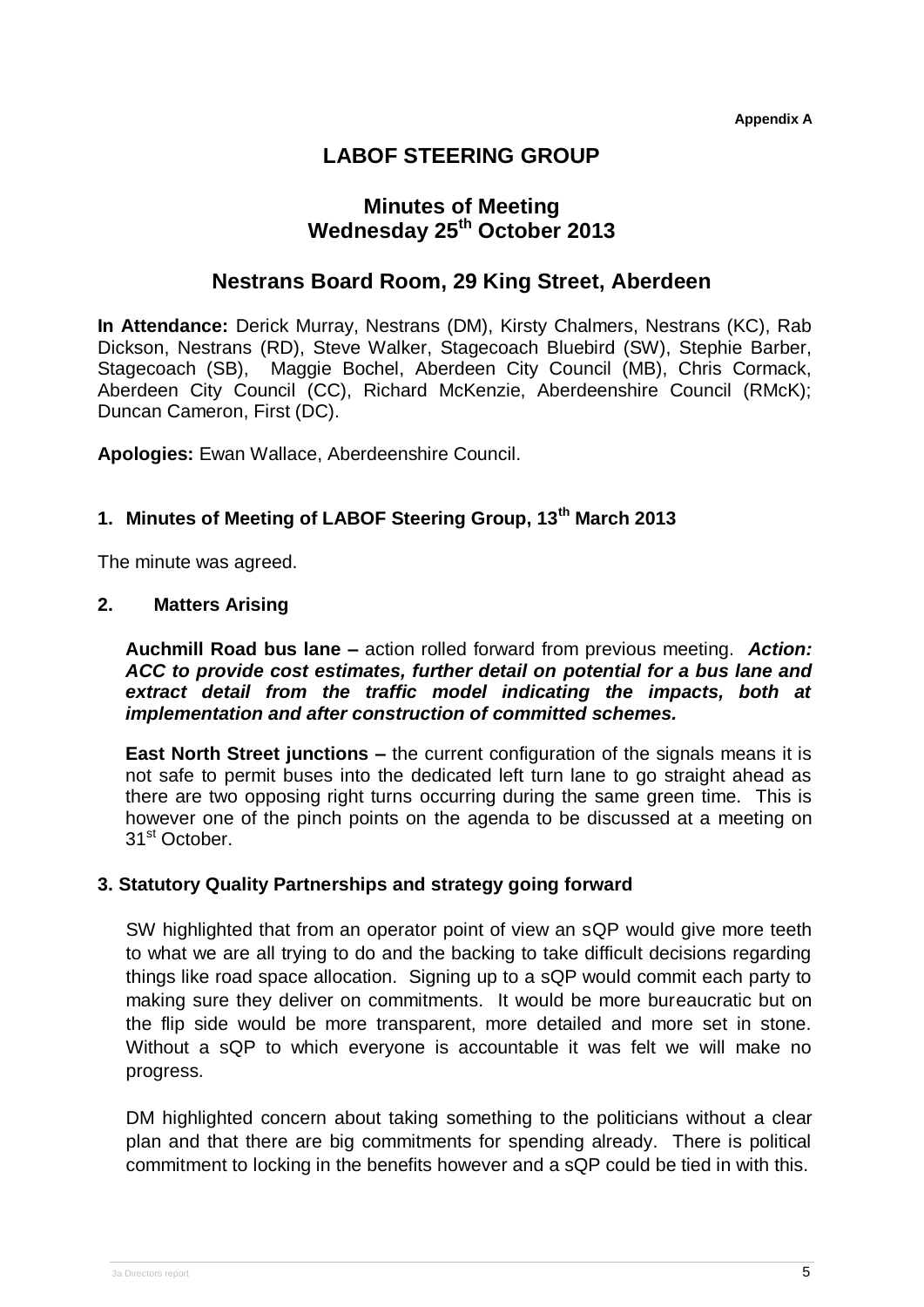DC highlighted the need to pick the most appropriate corridor that can actually deliver benefits.

It was agreed that a sQP is not always about junction improvements and doesn't just have to be about bus priority and infrastructure. SW stated it is about priorities and could involve tackling smaller improvements rather than large scale improvements.

MB felt it would be better if this came through the LTS, which is about to be reviewed, so that it is set in policy.

RM reported that at a political level within Aberdeenshire a sQP seems acceptable and reported lengthening public transport journey times into the city.

It was agreed that more definition is required on what a sQP would involve and what the commitments would be on all sides. It was agreed to instruct the Labof Executive Group to develop the case and further detail for a sQP in terms of likely responsibilities and commitments, although a specific corridor is yet to be identified. *Action: Executive Group*

## **4. Multi-Operator Ticketing**

RM reported that there is now a multi-operator ticketing agreement in place. The management committee has been postponed to the  $8<sup>th</sup>$  November but it is hoped that the agreement will be signed then and will cover a weekly and daily ticket to cover the commuter area into Aberdeen. The first meeting of the management committee will sign the agreement and look at the price and promotion of the ticket.

DM stated that this was a great step forward.

The ticket is likely to launch early January 2014.

## **5. Bus Satisfaction Survey – trend analysis**

It was agreed that these trends should be reported to the Nestrans Board. *Action: KC*

### **6. The planning system and developer obligations**

SW identified a need for a joined up partnership approach rather than discussions with individual operators on individual developments.

MB highlighted that this does already happen for the larger developments through the Masterplan process and that the Councils try to be proactive in engagement. CC highlighted that regular workshops are held with developers and the PTU do now get invited along if there are transport issues and suggested that it may be appropriate for operators to be invited to these. *Action: CC to consider where appropriate.*